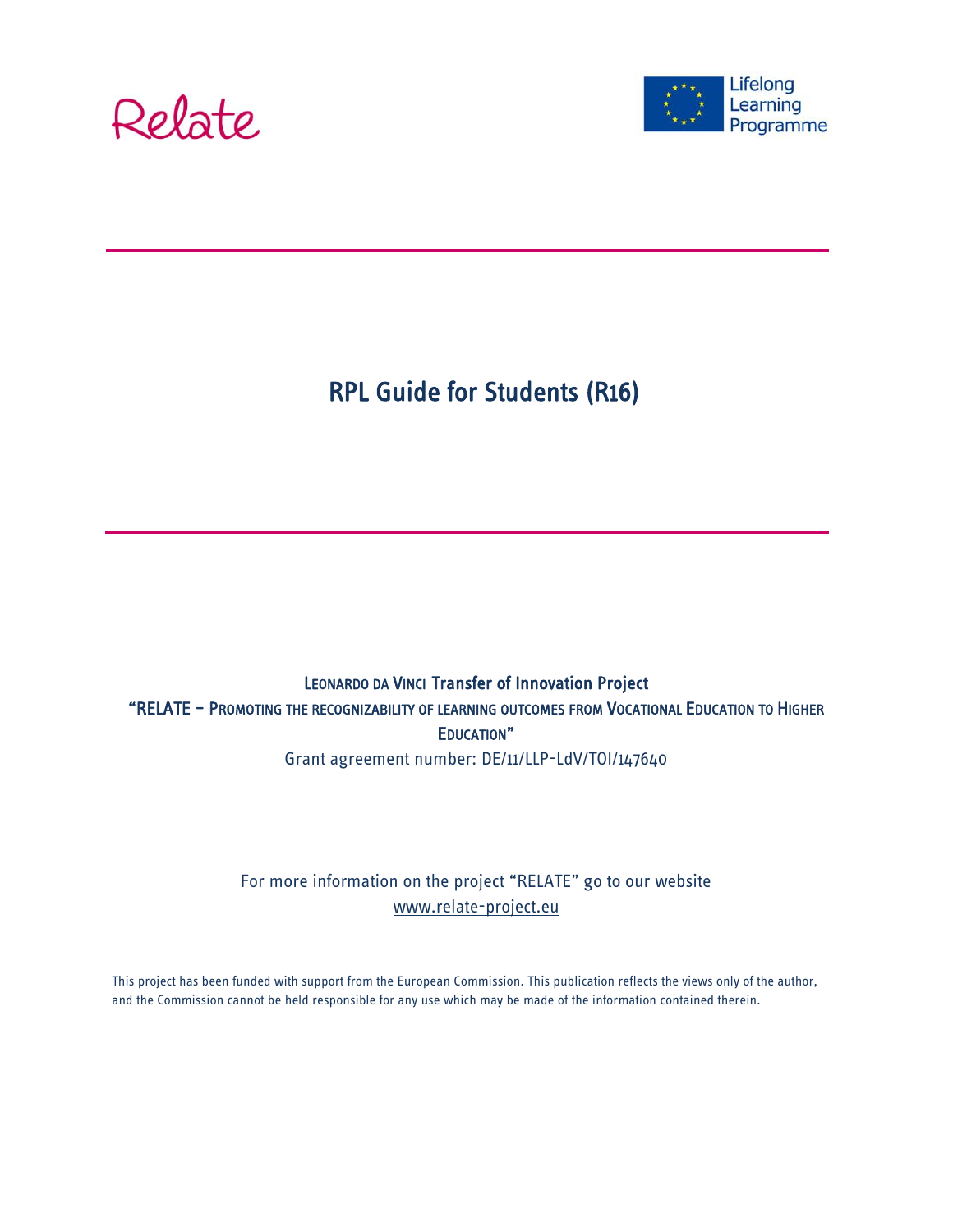



#### Introduction

RPL guide for students is a result of work package (WP) 8. The aim of this work package is to draw conclusions from those experiences and to formulate guidelines and recommendations for a wide range of stakeholders from all over Europe. While formulating these documents, the project partners took into account the needs, potential benefits and objectives of different target groups.

The aim of the result is to propose a RPL guide for students which the partners from the project as well as any other educational institution can use and if necessary also adapt (e.g add or remove information).

#### RPL Guide for Students

#### Have you studied in VET school and would you like to go to HE?

#### Look at the possibilities of Recognition of Prior Learning!

#### What is RPL?

Recognition of prior learning (RPL) is the process by which your competences (existing skills, knowledge and experience) gained throughout your life – regardless of how they have been acquired – can be recognised so you would not have to learn the same thing again.

The prior learning may have been obtained:

- from school
- from in-service trainings
- from work experience
- from voluntary work
- from life experience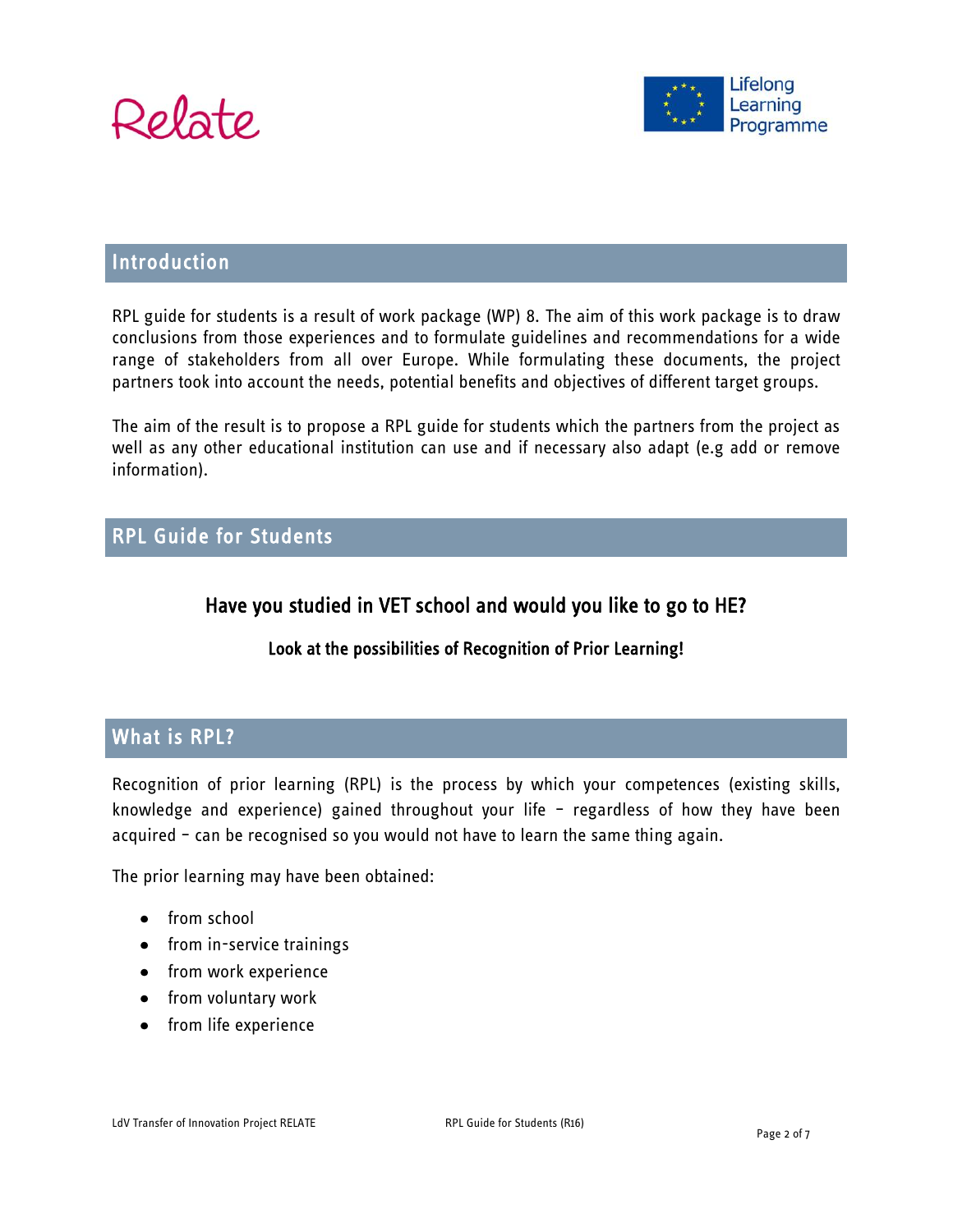



#### What are the benefits of RPL for me?

- RPL can result in the awarding of credit points.
- It saves you time in achieving a degree as you do not have to repeat the learning you already have gained.
- It enables you to identify gaps in your competences.

#### How does the process look like?

During the RPL process you would need to demonstrate what you have really learned and how it corresponds to educational programme or the professional standard. The process involves assessment of your existing skills and knowledge to determine the competencies you have. The assessment is aligned with relevant types of supporting evidence, e.g.

- practical demonstrations in the workplace or simulated environment via video/DVD, or web tools
- work samples or photos of work, e-portfolios
- CV/resume, job descriptions
- assessment conversations
- references and support from supervisors
- training certificates
- performance reviews

#### How do I start?

- You can start with checking the information on the webpage and consulting a RPL counsellor, who can introduce the procedure and requirements.
- After that you can fill the application and add the necessary proof materials and additional information.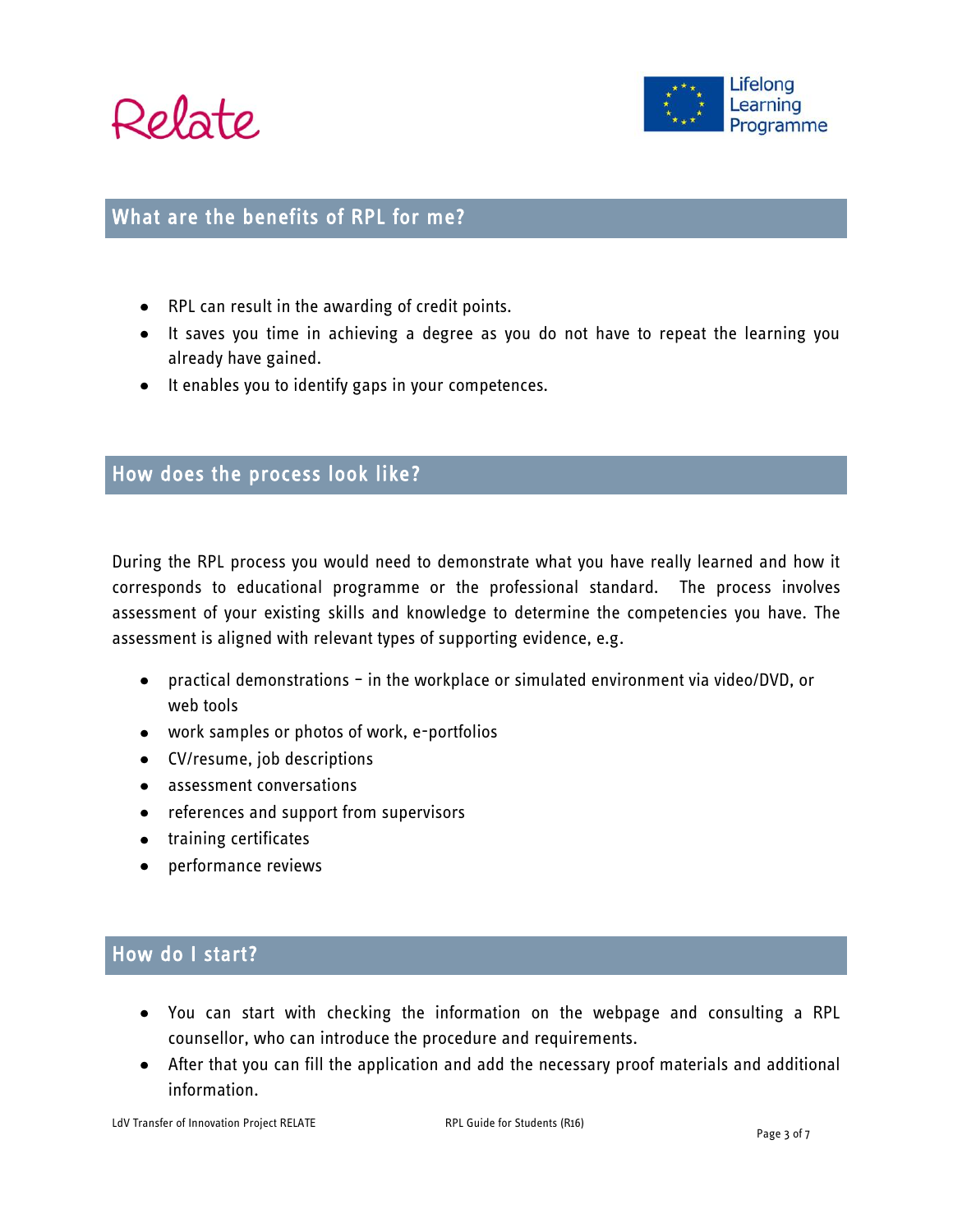



- Once you have submitted the application, the assessors, who are experts in the field will assess by comparing your competences with learning outcomes and decide whether it corresponds.
- After assessment you will be given feedback and in case of negative results you have the right to appeal the decision.

As you understand, there are usually three parties in the RPL application process: an applicant, an adviser and an assessor. Each of these parties has different tasks and responsibilities:

- The applicant checks the rules on RPL established by the educational institution; checks the requirements of the programme they want to do, to find out which competences may be suitable for recognition; submits a standard application along with necessary evidence; is liable for the correct information; submits additional evidence, if requested to.
- The counsellor informs the applicant of valid requirements and procedure; assists the applicant in preparing the application (but will not write it for the applicant); verifies that the application is filled in correctly and all necessary information and documents are included; offers advice and support to the applicant; checks the process complies with the rules.
- The assessor has experience in the area or activity being assessed; is responsible for ensuring that the prior learning to be recognised meets the requirements of the programme; makes a decision in the context of the whole study programme; gives feedback and recommendations to the applicant.

### RPL process timeline

Each institution has set their detailed timeline for the RPL process. The deadlines for students are connected with the academic calendar. Information about deadlines can be asked from the counsellor.

The assessor gives the decision on time to make the student be able to rearrange his/her personal studies. For example: in SUAS, based on the RPL guidelines, the application has to be handled within 14 days and either positive or negative answer should be given to the student. At Tallinn University the assessor has 30 days to assess the application, but in case of courses which start on the same semester, the decision will be made much faster so the students can make changes to their study plan.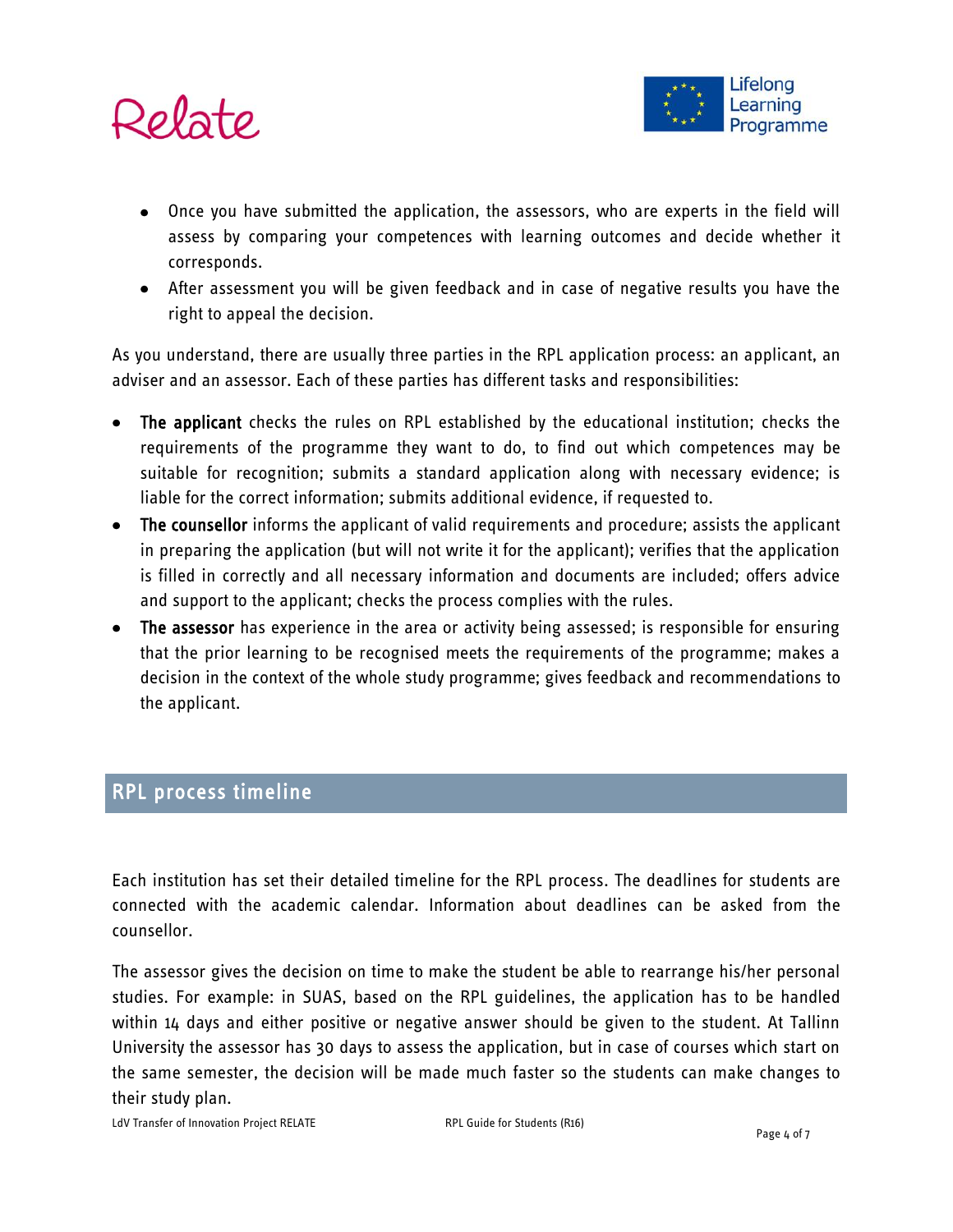

In general: the sooner the application is handed in by the student, the sooner the assessment can begin.

### Additional information about RPL

Recognition of prior learning (RPL) is a process to evaluate the knowledge, competences and skills gained through prior learning in formal, non-formal and informal contexts. In more simplified terms, RPL means that it is possible to take into account prior knowledge and experience regardless of how they were acquired in order to avoid learning what has already been learnt.

Recognition of prior learning is connected essentially with the development of education, promotion of life-long education and the internationalisation of education. The basis is the principle of life-long learning, defining that the competence of the student consists of both the competence acquired through formal education, non-formal learning and learning acquired in everyday work.

The goals of RPL are: to support learners' personal and career development, including confidence building and aspiration raising; to enable learners to gain entry to higher education programmes as an alternative to traditional entry requirements; to gain ECTS credits within higher education programmes or to get a partial or a full degree.

The central prerequisites in RPL are that the curricula which is based on competences, assessment criteria and student-orientation (Keurulainen, 2008). Previous studies, life experience and competence build the basis for a critical assessment of one's own knowledge and skills and also a potential start of the process of RPL. But what is most important is the way how the prior knowledge or skill corresponds to the educational programme or professional standard as the evaluation and credit transfer of prior learning is always carried out vis-a-vis the studies defined by the curriculum.

The learner has to be able to describe and analyse what they have learned from the experience and to demonstrate that it is compatible with the learning outcomes of the course they are applying for. To do that an application must be submitted. The educational institution can provide the appropriate form, which will set out how to report prior learning. The application form may vary slightly in each educational institution, but the basic idea is the same everywhere: it is intended to allow the applicant to show the range of their competences. Student can provide information and assistance when filling in the application.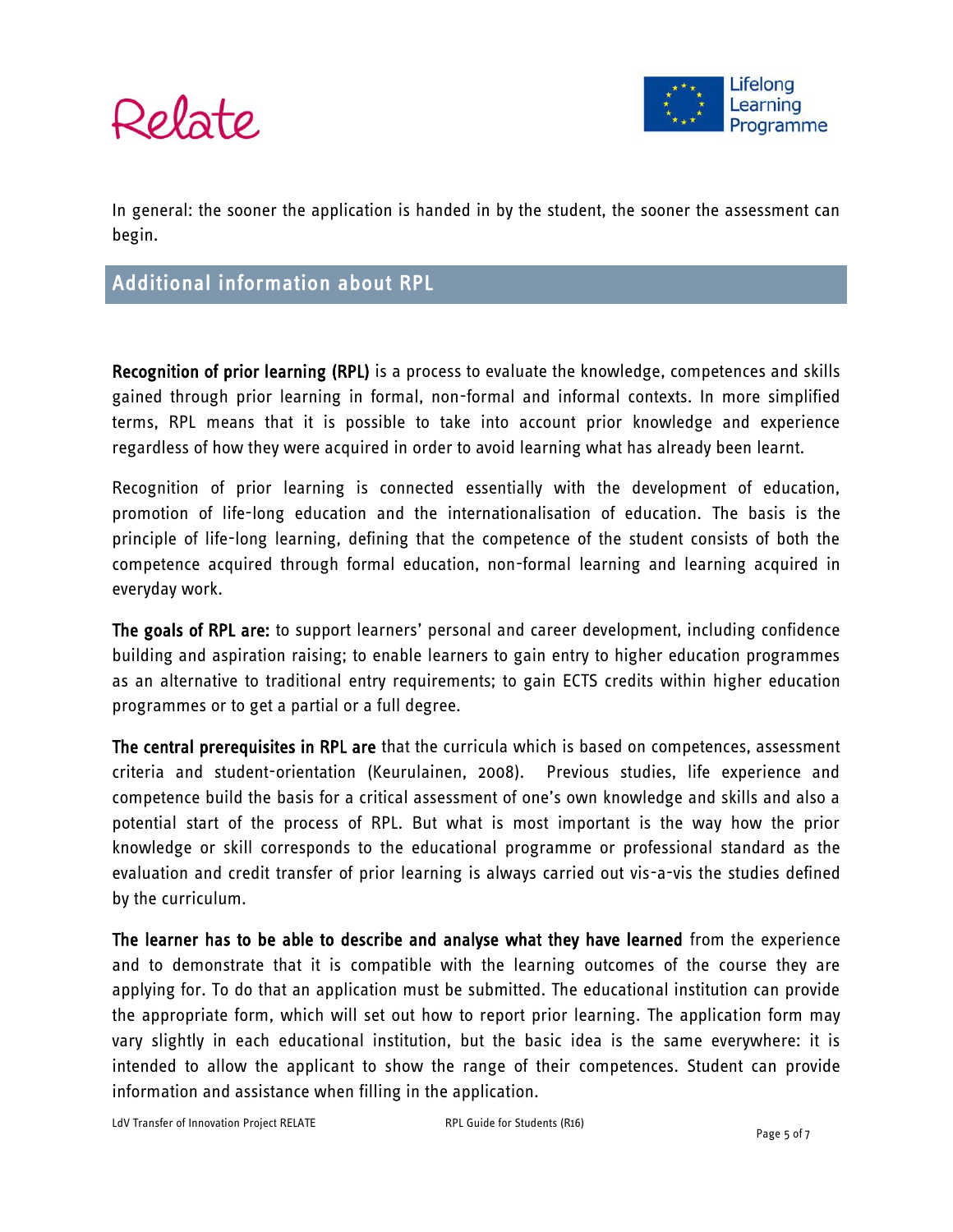



Documents and materials that can be used as evidence and attached to the application form include: academic report, certificates, job description, analysis, case study, portfolio, projects prepared, character assessment etc. Evidence should show that the competences are acquired by the applicants themselves and that the knowledge and skills meet the required level.

RPL assessment involves examining not the experience itself, but what has been learned from it; knowledge, skills, competence, including the ability to generalise and apply the knowledge; correspondence to the subject, module, curriculum goals and learning outcomes or professional standards; the ability to cope at the specified level. It is important to stress that each skill claimed by the applicant does not have to be re-examined. Applicants can support their claim through documents establishing that they have completed an academic course, or that they have relevant practical experience. If necessary the assessors can ask additional information, e.g. learning portfolios, demonstration of the ability, learning diaries, interviews, written or oral tests.